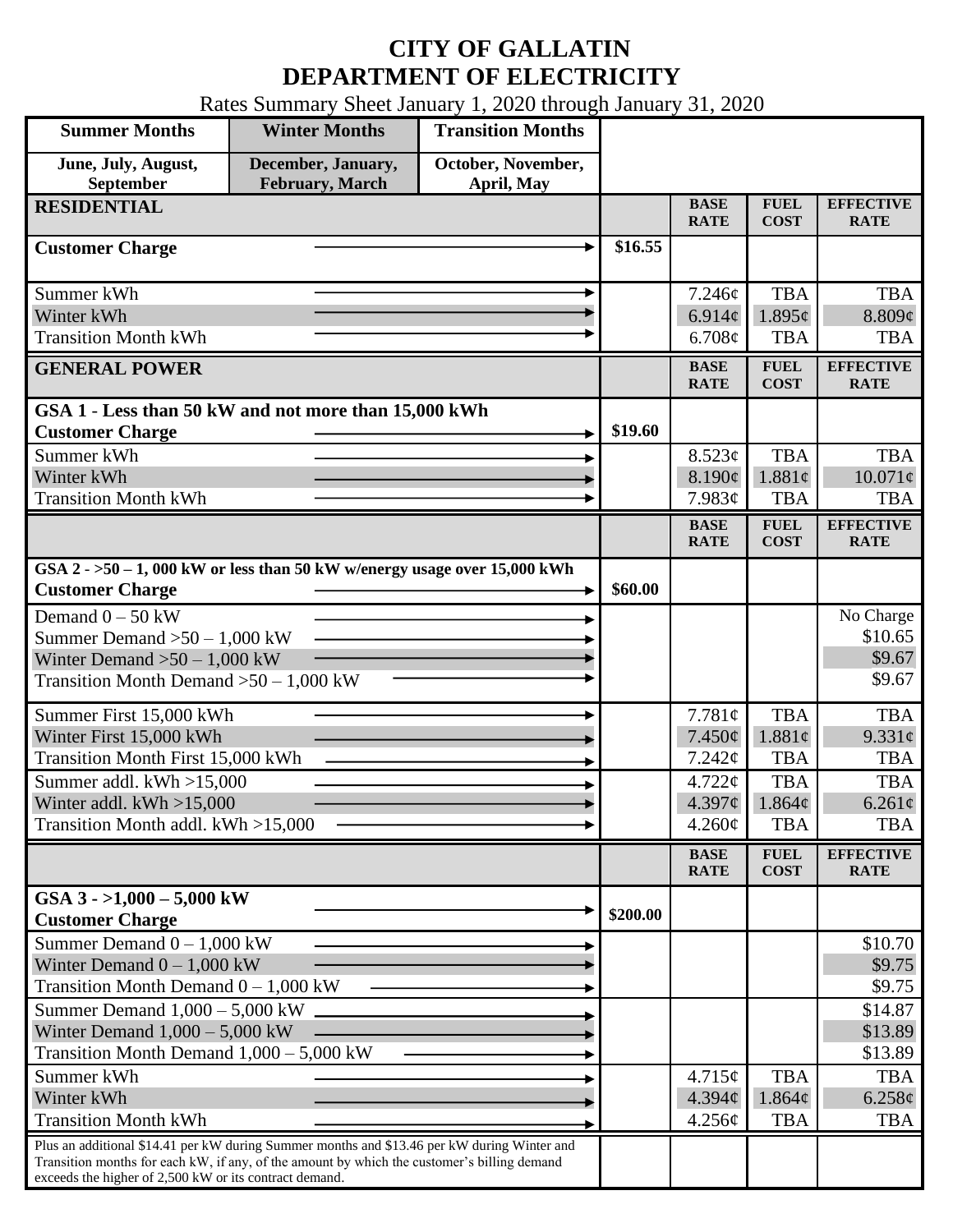| <b>Summer Months</b>                     | <b>Winter Months</b>                             | <b>Transition Months</b> |         |                            |                            |                                 |
|------------------------------------------|--------------------------------------------------|--------------------------|---------|----------------------------|----------------------------|---------------------------------|
| June, July, August,                      | December, January,                               | October, November,       |         |                            |                            |                                 |
| September                                | <b>February</b> , March                          | April, May               |         | <b>BASE</b>                | <b>FUEL</b>                | <b>EFFECTIVE</b>                |
| <b>GENERAL POWER CONTINUE</b>            |                                                  |                          |         | <b>RATE</b>                | <b>COST</b>                | <b>RATE</b>                     |
| <b>TD GSA</b>                            |                                                  |                          |         |                            |                            |                                 |
| <b>Customer Charge</b>                   |                                                  |                          | \$1,500 |                            |                            |                                 |
| <b>Onpeak Summer Demand</b>              |                                                  |                          |         |                            |                            | \$10.87                         |
| <b>Onpeak Winter Demand</b>              |                                                  |                          |         |                            |                            | \$9.99                          |
| <b>Onpeak Transition Month Demand</b>    |                                                  |                          |         |                            |                            | \$9.99                          |
| <b>Offpeak Excess of Contract Demand</b> |                                                  |                          |         |                            |                            |                                 |
| Summer                                   |                                                  |                          |         |                            |                            | \$10.87                         |
| Winter                                   |                                                  |                          |         |                            |                            | \$9.99                          |
| Transition                               |                                                  |                          |         |                            |                            | \$9.99                          |
| <b>Max Demand</b>                        |                                                  |                          |         |                            |                            | \$5.23                          |
| <b>Onpeak Summer kWh</b>                 |                                                  |                          |         | 8.049¢                     | <b>TBA</b>                 | <b>TBA</b>                      |
| <b>Onpeak Winter kWh</b>                 |                                                  |                          |         | 6.520¢                     | 1.887¢                     | $8.407\phi$                     |
| <b>Onpeak Transition Month kWh</b>       |                                                  |                          |         | 5.115¢                     | <b>TBA</b>                 | <b>TBA</b>                      |
| Offpeak Summer kWh First 200 HUD         |                                                  |                          |         | 4.700¢                     | <b>TBA</b>                 | <b>TBA</b>                      |
| Offpeak Summer kWh Next 200 HUD          |                                                  |                          |         | $0.452\varphi$             | <b>TBA</b>                 | <b>TBA</b>                      |
| <b>Additional HUD</b>                    |                                                  |                          |         | 0.149¢                     | <b>TBA</b>                 | <b>TBA</b>                      |
| Offpeak Winter kWh First 200 HUD         |                                                  |                          |         | 4.996¢                     | 1.887¢                     | 6.883¢                          |
| Offpeak Winter kWh Next 200 HUD          |                                                  |                          |         | $0.452\epsilon$            | 1.887¢                     | 2.339¢                          |
| <b>Additional HUD</b>                    |                                                  |                          |         | 0.149¢                     | 1.887¢                     | 2.036¢                          |
| Offpeak Transition kWh First 200 HUD     |                                                  |                          |         | 5.115¢                     | <b>TBA</b>                 | <b>TBA</b>                      |
| Offpeak Transition kWh Next 200 HUD      |                                                  |                          |         | .452 $\phi$                | <b>TBA</b>                 | <b>TBA</b>                      |
| <b>Additional HUD</b>                    |                                                  |                          |         | .149 $\phi$                | <b>TBA</b>                 | <b>TBA</b>                      |
|                                          |                                                  |                          |         | <b>BASE</b><br><b>RATE</b> | <b>FUEL</b><br><b>COST</b> | <b>EFFECTIVE</b><br><b>RATE</b> |
| GSB Demands from $5,001 - 15,000$ kW     |                                                  |                          |         |                            |                            |                                 |
| <b>Customer Charge</b>                   |                                                  |                          | \$1,500 |                            |                            |                                 |
| Onpeak Summer Demand 5,000 - 15,000 kW   |                                                  |                          |         |                            |                            | \$10.87                         |
| Onpeak Winter Demand $5,000 - 15,000$ kW |                                                  |                          |         |                            |                            | \$9.90                          |
|                                          | Onpeak Transition Month Demand 5,000 – 15,000 kW |                          |         |                            |                            | \$9.90                          |
| <b>Offpeak Excess of Contract Demand</b> |                                                  |                          |         |                            |                            |                                 |
| Summer                                   |                                                  |                          |         |                            |                            | \$10.87                         |
| Winter                                   |                                                  |                          |         |                            |                            | \$9.90                          |
| Transition                               |                                                  |                          |         |                            |                            | \$9.90                          |
| <b>Max Demand</b>                        |                                                  |                          |         |                            |                            | \$5.21                          |
| <b>Onpeak Summer kWh</b>                 |                                                  |                          |         | 6.513¢                     | <b>TBA</b>                 | <b>TBA</b>                      |
| <b>Onpeak Winter kWh</b>                 |                                                  |                          |         | 5.378 $\phi$               | 1.883¢                     | $7.261\ell$                     |
| <b>Onpeak Transition Month kWh</b>       |                                                  |                          |         | 3.990¢                     | <b>TBA</b>                 | <b>TBA</b>                      |
| Offpeak Summer kWh First 200 HUD         |                                                  |                          |         | 4.022¢                     | <b>TBA</b>                 | <b>TBA</b>                      |
| Offpeak Summer kWh Next 200 HUD          |                                                  |                          |         | 0.564¢                     | <b>TBA</b>                 | <b>TBA</b>                      |
| <b>Additional HUD</b>                    |                                                  |                          |         | 0.223¢                     | <b>TBA</b>                 | <b>TBA</b>                      |
| Offpeak Winter kWh First 200 HUD         |                                                  |                          |         | 4.244¢                     | 1.883¢                     | 6.127¢                          |
| Offpeak Winter kWh Next 200 HUD          |                                                  |                          |         | $0.564\phi$                | 1.883¢                     | 2.447c                          |
| <b>Additional HUD</b>                    |                                                  |                          |         | 0.223¢                     | 1.883¢                     | $2.106\phi$                     |
| Offpeak Transition kWh First 200 HUD     |                                                  |                          |         | 3.990¢                     | <b>TBA</b>                 | <b>TBA</b>                      |
| Offpeak Transition kWh Next 200 HUD      |                                                  |                          |         | 0.564¢                     | <b>TBA</b>                 | <b>TBA</b>                      |
| <b>Additional HUD</b>                    |                                                  |                          |         | $0.223\phi$                | <b>TBA</b>                 | <b>TBA</b>                      |

## **Page 2 - Rates Summary Sheet January 1, 2020 through January 31, 2020**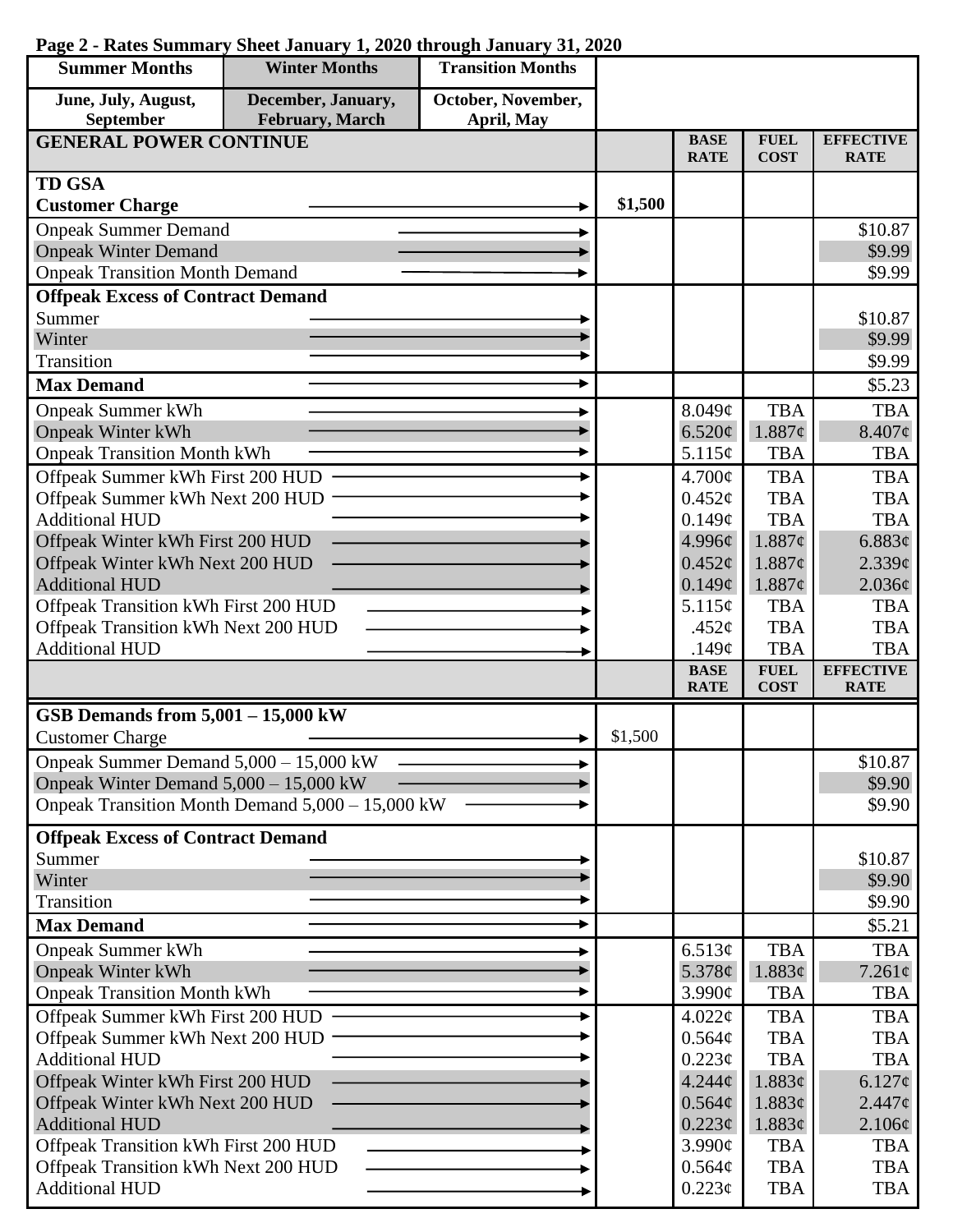## **Page 3 - Rates Summary Sheet January 1, 2020 through January 31, 2020**

| <b>Summer Months</b>                                     | <b>Winter Months</b> | <b>Transition Months</b> |         |                              |                            |                                 |
|----------------------------------------------------------|----------------------|--------------------------|---------|------------------------------|----------------------------|---------------------------------|
| June, July, August,                                      | December, January,   | October, November,       |         |                              |                            |                                 |
| <b>February</b> , March<br>September<br>April, May       |                      |                          |         |                              |                            |                                 |
| <b>GENERAL POWER CONTINUE</b>                            |                      |                          |         | <b>BASE</b><br><b>RATE</b>   | <b>FUEL</b><br><b>COST</b> | <b>EFFECTIVE</b><br><b>RATE</b> |
| MSB Demands greater than 5,000 kW                        |                      |                          |         |                              |                            |                                 |
| <b>Customer Charge</b>                                   |                      |                          | \$1,500 |                              |                            |                                 |
| Onpeak Summer Demand > 5,000                             |                      |                          |         |                              |                            | \$10.24                         |
| Onpeak Winter Demand > 5,000                             |                      |                          |         |                              |                            | \$9.27                          |
| Onpeak Transition Month Demand > 5,000                   |                      |                          |         |                              |                            | \$9.27                          |
| <b>Max Demand</b>                                        |                      |                          |         |                              |                            | \$2.26                          |
| <b>Offpeak Excess of Contract Demand</b>                 |                      |                          |         |                              |                            |                                 |
| Summer                                                   |                      |                          |         |                              |                            | \$10.24                         |
| Winter                                                   |                      |                          |         |                              |                            | \$9.27                          |
| Transition                                               |                      |                          |         |                              |                            | \$9.27                          |
| <b>Onpeak Summer kWh</b>                                 |                      |                          |         | 5.779¢                       | <b>TBA</b>                 | <b>TBA</b>                      |
| <b>Onpeak Winter kWh</b>                                 |                      |                          |         | 4.639¢                       | $1.860\phi$                | $6.499\textcirc$                |
| <b>Onpeak Transition Month kWh</b>                       |                      |                          |         | 3.589¢                       | <b>TBA</b>                 | <b>TBA</b>                      |
| Offpeak Summer kWh First 200 HU <del>D</del>             |                      |                          |         | 3.279¢                       | <b>TBA</b>                 | <b>TBA</b>                      |
| Offpeak Summer kWh Next 200 HUD                          |                      |                          |         | 0.310¢                       | <b>TBA</b>                 | <b>TBA</b>                      |
| <b>Additional HUD</b>                                    |                      |                          |         | $0.055\phi$                  | <b>TBA</b>                 | <b>TBA</b>                      |
| Offpeak Winter kWh First 200 HUD                         |                      |                          |         | 3.502¢                       | $1.860\phi$                | 5.362¢                          |
| Offpeak Winter kWh Next 200 HUD                          |                      |                          |         | $0.310\phi$                  | $1.860\phi$                | $2.170\epsilon$                 |
| <b>Additional HUD</b>                                    |                      |                          |         | $0.055\phi$                  | $1.860\phi$                | $1.915\phi$                     |
| Offpeak Transition kWh First 200 HUD                     |                      |                          |         | 3.589¢                       | <b>TBA</b>                 | 5.293 $\phi$                    |
| Offpeak Transition kWh Next 200 HUD                      |                      |                          |         | $0.310\phi$                  | <b>TBA</b>                 | 2.014¢                          |
| <b>Additional HUD</b>                                    |                      |                          |         | $0.055\phi$                  | <b>TBA</b>                 | <b>TBA</b>                      |
|                                                          |                      |                          |         | <b>BASE</b><br><b>RATE</b>   | <b>FUEL</b><br><b>COST</b> | <b>EFFECTIVE</b><br><b>RATE</b> |
| MSD Demands greater than 25,000 kW                       |                      |                          |         |                              |                            |                                 |
| <b>Customer Charge</b>                                   |                      |                          | \$1,500 |                              |                            |                                 |
| <b>Onpeak Summer Demand</b>                              |                      |                          |         |                              |                            | \$10.24                         |
| <b>Onpeak Winter Demand</b>                              |                      |                          |         |                              |                            | \$9.27                          |
| <b>Onpeak Transition Demand</b>                          |                      |                          |         |                              |                            | \$9.27                          |
| <b>Max Demand</b>                                        |                      |                          |         |                              |                            | \$1.64                          |
| <b>Offpeak Excess of Contract Demand</b>                 |                      |                          |         |                              |                            |                                 |
| Summer                                                   |                      |                          |         |                              |                            | \$10.24                         |
| Winter                                                   |                      |                          |         |                              |                            | \$9.27                          |
| Transition                                               |                      |                          |         |                              |                            | \$9.27                          |
| <b>Onpeak Summer kWh</b>                                 |                      |                          |         | 5.440¢                       | <b>TBA</b>                 | <b>TBA</b>                      |
| <b>Onpeak Winter kWh</b>                                 |                      |                          |         | 4.298¢                       | $1.860\phi$                | 6.158¢                          |
| <b>Onpeak Transition Month kWh</b>                       |                      |                          |         | 3.248¢                       | <b>TBA</b>                 | <b>TBA</b>                      |
|                                                          |                      |                          |         |                              |                            |                                 |
| Offpeak Summer kWh First 200 HUD                         |                      |                          |         | 2.939¢                       | <b>TBA</b><br><b>TBA</b>   | <b>TBA</b><br><b>TBA</b>        |
| Offpeak Summer kWh Next 200 HUD<br><b>Additional HUD</b> |                      |                          |         | 0.282¢<br>$0.208\mathcal{C}$ | <b>TBA</b>                 | <b>TBA</b>                      |
| Offpeak Winter kWh First 200 HUD                         |                      |                          |         | 3.161¢                       | $1.860\phi$                | $5.021\epsilon$                 |
| Offpeak Winter kWh Next 200 HUD                          |                      |                          |         | 0.282¢                       | $1.860\phi$                | $2.142\varphi$                  |
| <b>Additional HUD</b>                                    |                      |                          |         | $0.223\phi$                  | $1.860\phi$                | 2.083¢                          |
| Offpeak Transition kWh First 200 HUD                     |                      |                          |         | 3.248¢                       | <b>TBA</b>                 | TBA                             |
| Offpeak Transition kWh Next 200 HUD                      |                      |                          |         | 0.282¢                       | <b>TBA</b>                 | <b>TBA</b>                      |
| <b>Additional HUD</b>                                    |                      |                          |         | 0.223¢                       | <b>TBA</b>                 | <b>TBA</b>                      |